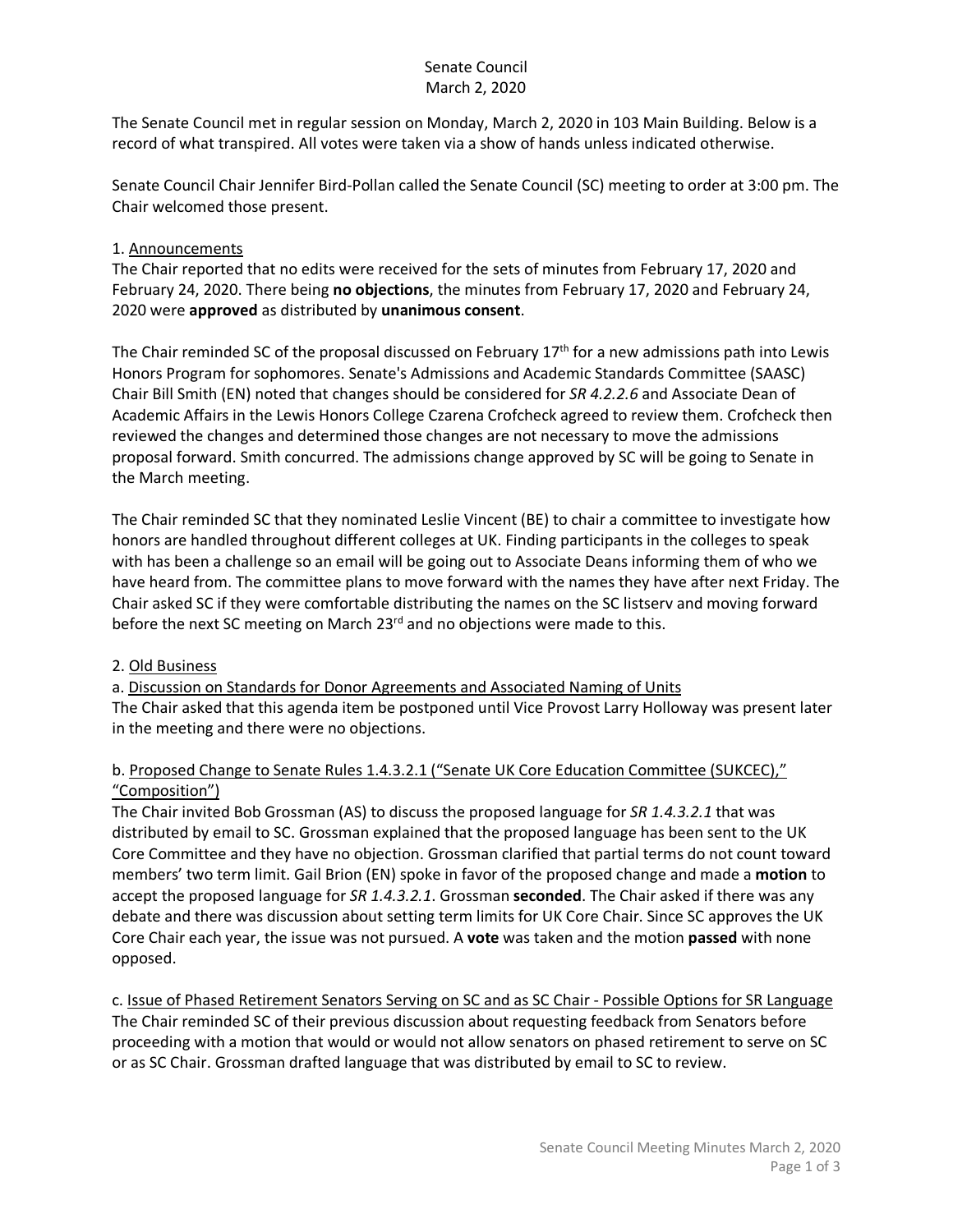## Senate Council March 2, 2020

The Chair invited Grossman to discuss the drafted language. Grossman explained the three options and possible *SR* language drafted. SC discussed the options and proposed language of the *SR* and thanked Grossman for drafting the language. Those present understood that whatever option was identified as the final option regarding serving as chair would also be applied to the position of vice chair.

# 3. Committee Reports

a. Senate's Admissions and Academic Standards Committee (SAASC) – Bill Smith (EN), Chair

i. Proposed Changes to Senate Rules 1.4.3.3 ("Senate Retroactive Withdrawal Appeals Committee (SRWAC)") and Senate Rules 5.1.8.5 ("Retroactive Withdrawal")

Smith explained the proposal. The Chair solicited questions of fact from SC and there was much discussion including:

- If the waiver should be removed for students that are past the time limit
- If the time limit to withdraw should be two or three years
- If academic bankruptcy is a viable option for students that are past the time limit
- Should the SRWAC have one member with a medical background
- Should there be addition of verbiage that states partial withdrawals are unlikely to be approved
- Definition of who an advisor is
- What is the threshold of approval for a partial withdrawal
- Should students with an incomplete on their transcript be allowed to apply
- What is the best way to accommodate the student's right to appear before the SRWAC

Soult made a **motion** to postpone the proposal until March 23<sup>rd</sup> for edits to be made based on SC's recommendations. Brion **seconded**. The Chair asked if there was debate and there was none. A **vote** was taken and the motion **passed** with none opposed.

#### 4. Slideshow for Senate: Update on Activities in Student and Academic Life to be Presented by Associate Provost for Academic and Student Affairs Kirsten Turner

The Chair informed SC that Associate Provost for Academic and Student Affairs Kirsten Turner was unable to attend the SC meeting, but was scheduled to give the presentation at the next Senate meeting. The Chair said she would share any comments from SC about the presentation with Turner. There were no comments.

## 5. Tentative Senate Agenda for March 9, 2020

The Chair went over the tentative Senate Agenda for March 9, 2020. Item 3.f.i., "Proposed Change to Senate Rules 6.4.4.2.4 and Senate Rules 5.1.5.8.1" was removed from the agenda. Items 4,5, and 6 regarding *GR IV, SR 1.2.2, SR 1.2.2.1.2*, and phased retirement were combined. Brion made a **motion** to approve the revised agenda. Andrade **seconded**. A vote was taken and the motion **passed** with none opposed.

## 2. Old Business

a. Discussion on Standards for Donor Agreements and Associated Naming of Units Because Vice Provost Larry Holloway was available for discussion, SC returned to the agenda item.

The Chair reminded SC that the Senate requested more information about donor agreements and naming of units in the February meeting.